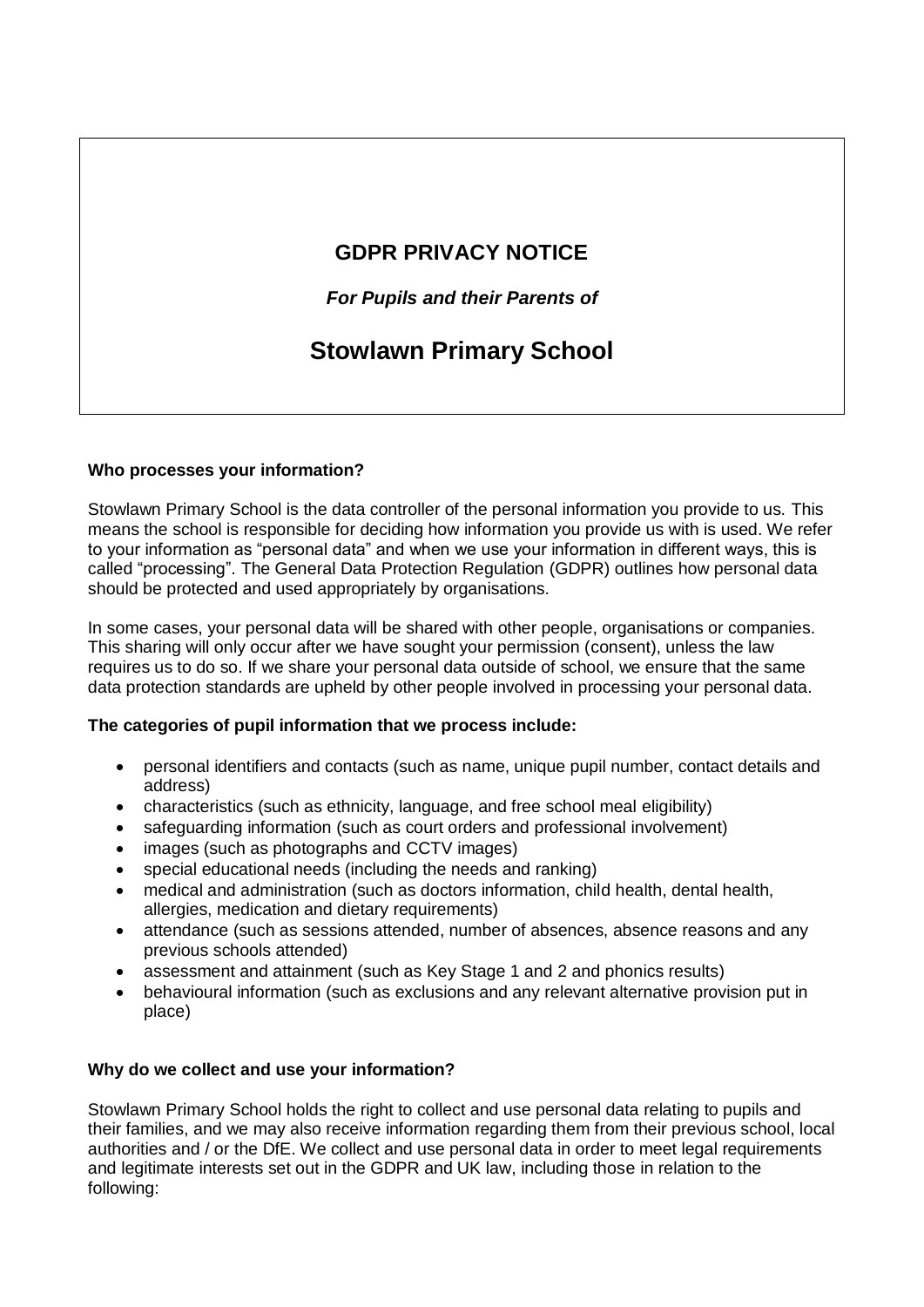- Article 6 and Article 9 of the GDPR
- Fducation Act 1996
- Regulation 5 of The Education (Information About Individual Pupils) (England) Regulations 2013

In accordance with the above, the personal data of pupils and their families is collected and used for the following reasons:

- To support pupil learning
- To monitor and report on pupil progress
- To provide appropriate pastoral care
- To assess the quality of our service
- To comply with the law regarding data sharing
- To keep children safe (food allergies, or emergency contact details)
- To meet the statutory duties placed upon us for DfE data collections

#### **Which data is collected?**

- Personal information e.g. names, pupil numbers and addresses
- Characteristics e.g. ethnicity, language, nationality, country of birth and free school meal eligibility
- Attendance information e.g. number of absences and absence reasons
- Assessment information e.g. national curriculum assessment results
- Relevant medical information
- Information relating to SEND
- $\bullet$  Behavioural information e.g. behaviour incidents and temporary exclusions
- Photographs these will be used to aid our records management, safeguarding and attendance procedures
- Assessment and examination information
- Welfare and other pastoral support information

Whilst the majority of the personal data you provide to the school is mandatory, some is provided on a voluntary basis. The school will inform you whether you are required to provide this data or if your consent is needed. Where consent is required, the school will provide you with specific and explicit information with regards to the reasons the data is being collected and how the data will be used.

The categories of parent information that the school collects, holds and shares includes the following:

- Contact information, including addresses, phone numbers and email addresses of parents and/or any other emergency contacts
- Financial information where appropriate, e.g. to check eligibility for FSM
- Information pertaining to home life where appropriate, e.g. where a pupil is identified as having a mental health issue or there are safeguarding concerns

# **How long is your data stored for?**

Personal data relating to pupils at Stowlawn Primary School and their families is stored in line with the school's GDPR Data Protection Policy.

In accordance with GDPR, the school does not store personal data indefinitely; data is only stored for as long as is necessary to complete the task for which is was originally collected.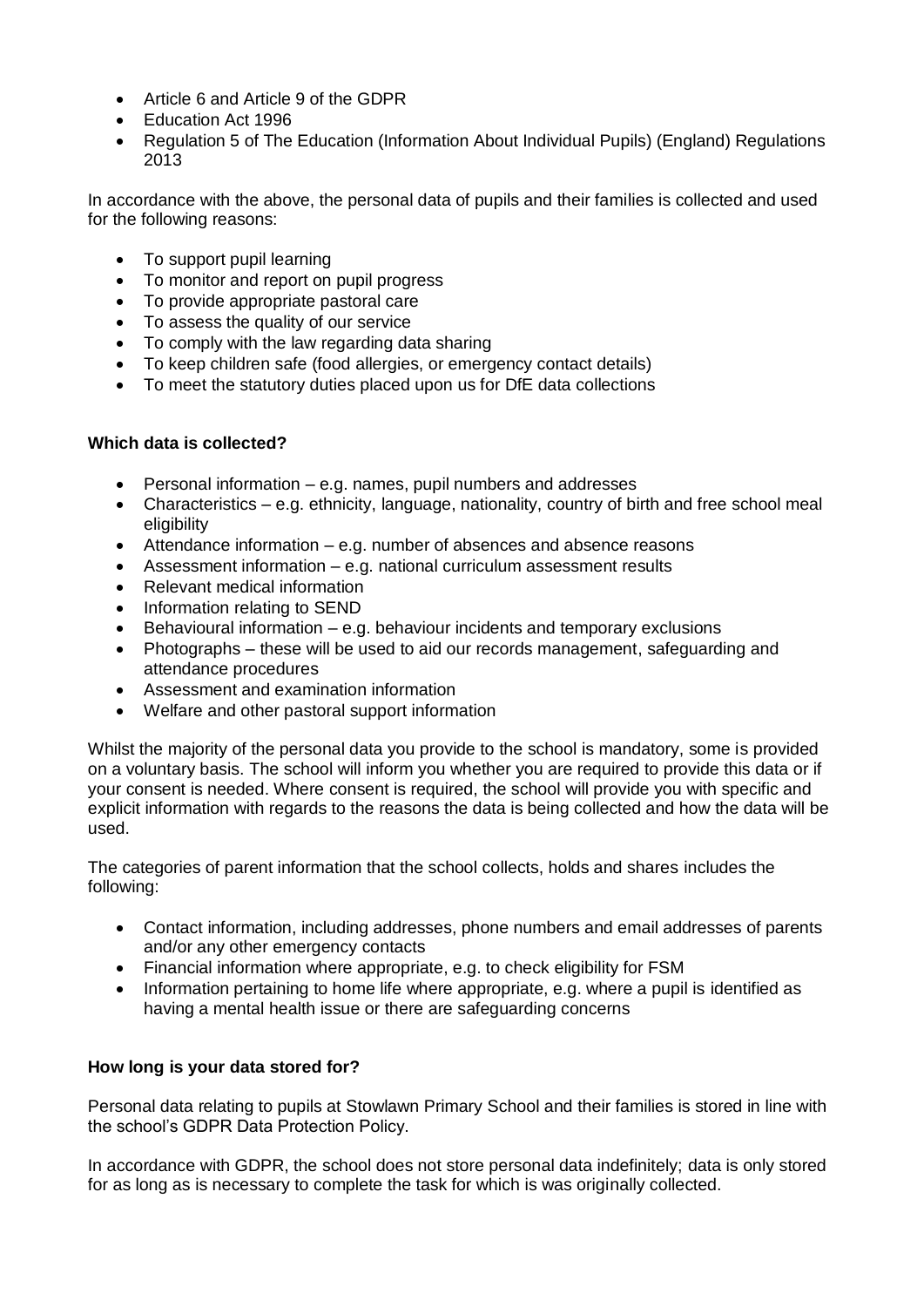#### **Will my information be shared?**

The school is required to share pupils' data with the DfE on a statutory basis. This data sharing underpins school funding and educational attainment policy and monitoring. We are required to share information about our pupils with the DfE under regulation 5 of The Education (Information about Individual Pupils) (England) Regulations 2013.

The National Pupil Database (NPD) is managed by the DfE and contains information about pupils in schools in England. Stowlawn Primary School is required by law to provide information about our pupils to the DfE as part of statutory data collections, such as the school census; some of this information is then stored in the NPD. The DfE may share information about our pupils from the NDP with third parties who promote the education or wellbeing of children in England by:

- Conducting research or analysis
- Producing statistics
- Providing information, advice or quidance

The DfE has robust processes in place to ensure the confidentiality of any data shared from the NDP is maintained.

To find out more about the NPD, go to https://www.gov.uk/government/publications/national-pupil-database-user-guide-and-supportinginformation

#### **Why we regularly share pupil information**

Stowlawn Primary School does not share information about our pupils with anyone without consent unless the law and our policies allow us to do so. The school routinely shares pupils' information with:

- Pupils' destinations upon leaving the school
- Wolverhampton City Council and its agencies
- Other local authorities
- The NHS and other health professionals
- The Department of Education
- Other Government agencies
- Your family and representatives
- The school's IT support provider
- The school's CCTV providers
- The school's H&S provider
- Contractors providing educational / welfare services
- Professional advisors and consultants
- School trip organisations
- The providers of our management information system (CAPITA)
- The providers of software used to communicate with parents (e.g. Teachers2Parents)
- The system used to manage visitors to the school
- The providers of our virtual learning environment / recording progress in learning (Edukey, GL Assessment, Oxford Owl)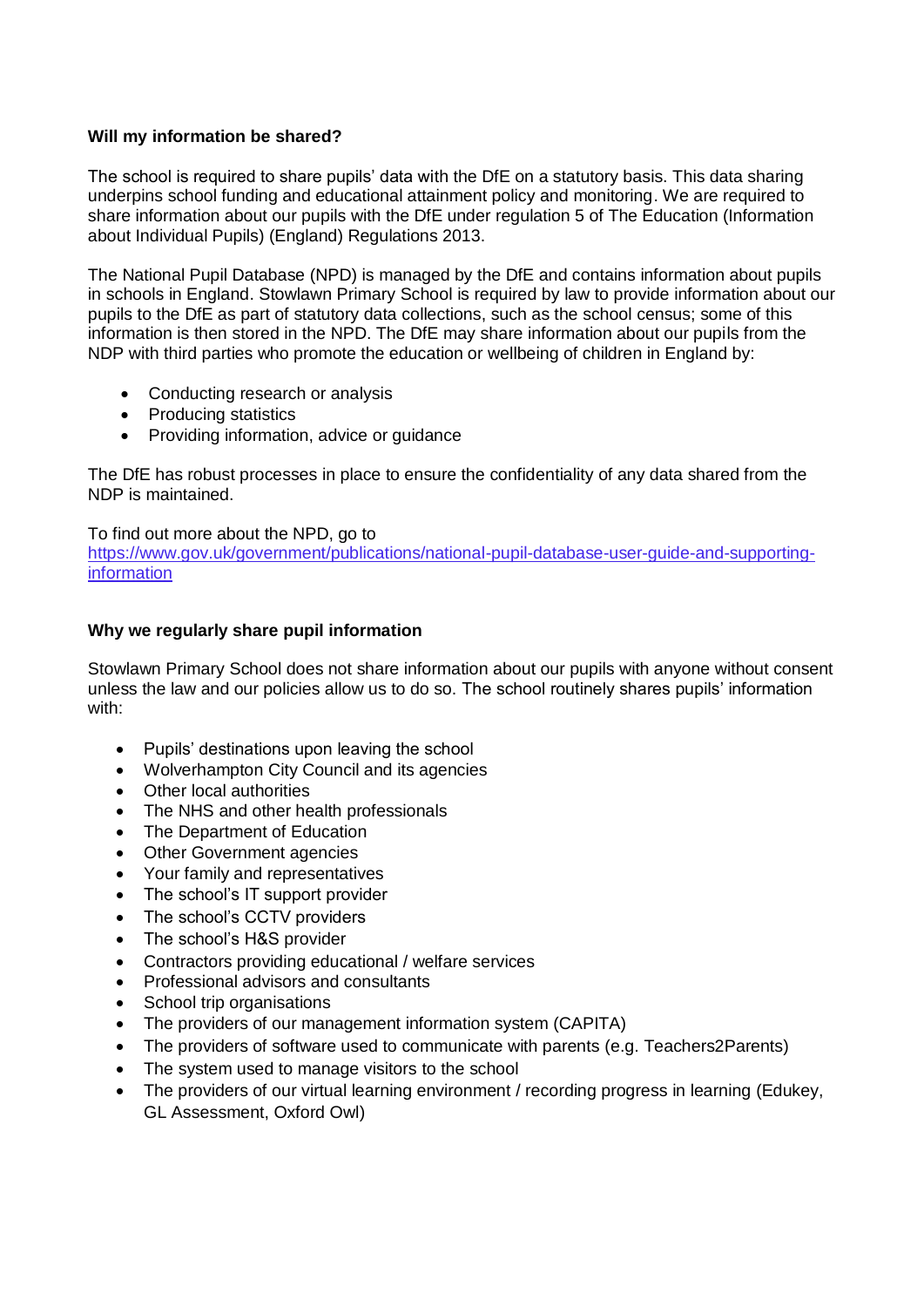#### **What are your rights?**

Parents and pupils have the following rights in relation to the processing of their personal data.

You have the right to:

- Request access to the personal data that Stowlawn Primary School holds
- Object to processing of personal data that is likely to cause, or is causing, damage or distress
- Prevent processing for the purpose of direct marketing
- Request that your personal data is amended if it is inaccurate or incomplete
- Request that your personal data is erased where there is no compelling reason for its continued processing

Where the processing of your data is based on your consent, you have the right to withdraw this consent at any time.

## **Where can you find out more information?**

For more information about the Department of Education's data sharing process, please visit: <https://www.gov.uk/data-protection-how-we-collect-and-share-research-data>

For information about which organisations the Department of Education has provided pupil information, (and for which project), please visit the following website: https://www.gov.uk/government/publications/national-pupil-database-requests-recieved

To contact the DfE: https://www.gov.uk/contact-dfe

If you have a concern about the way we are collecting or using your personal data, we request that you raise your concern with us in the first instance. Alternatively, you can contact the Information Commissioner's Office at https://ico.org.uk/concerns

#### **Requesting access to your personal data**

 Under data protection legislation, parents and pupils have the right to request access to information about them that we hold. To make a request for your personal information, or be given access to your child's educational record, contact our Data Protection Officer at [DPO@stowlawnPrimary.co.uk](mailto:Stowlawnprimary.GroupEmail@wovlerhampton.gov.uk)

or by writing to Stowlawn Primary School, Green Park Avenue, Bilston, Wolverhampton WV14 6EH. Please address letters: **For the attention of the Data Protection Officer.** 

You also have the right to:

- object to processing of personal data that is likely to cause, or is causing, damage or distress
- prevent processing for the purpose of direct marketing
- object to decisions being taken by automated means
- in certain circumstances, have inaccurate personal data rectified, blocked, erased or destroyed; and
- a right to seek redress, either through the ICO, or through the courts

If you have a concern or complaint about the way we are collecting or using your personal data, you should raise your concern with us in the first instance or directly to the Information Commissioner's Office at<https://ico.org.uk/concerns/>